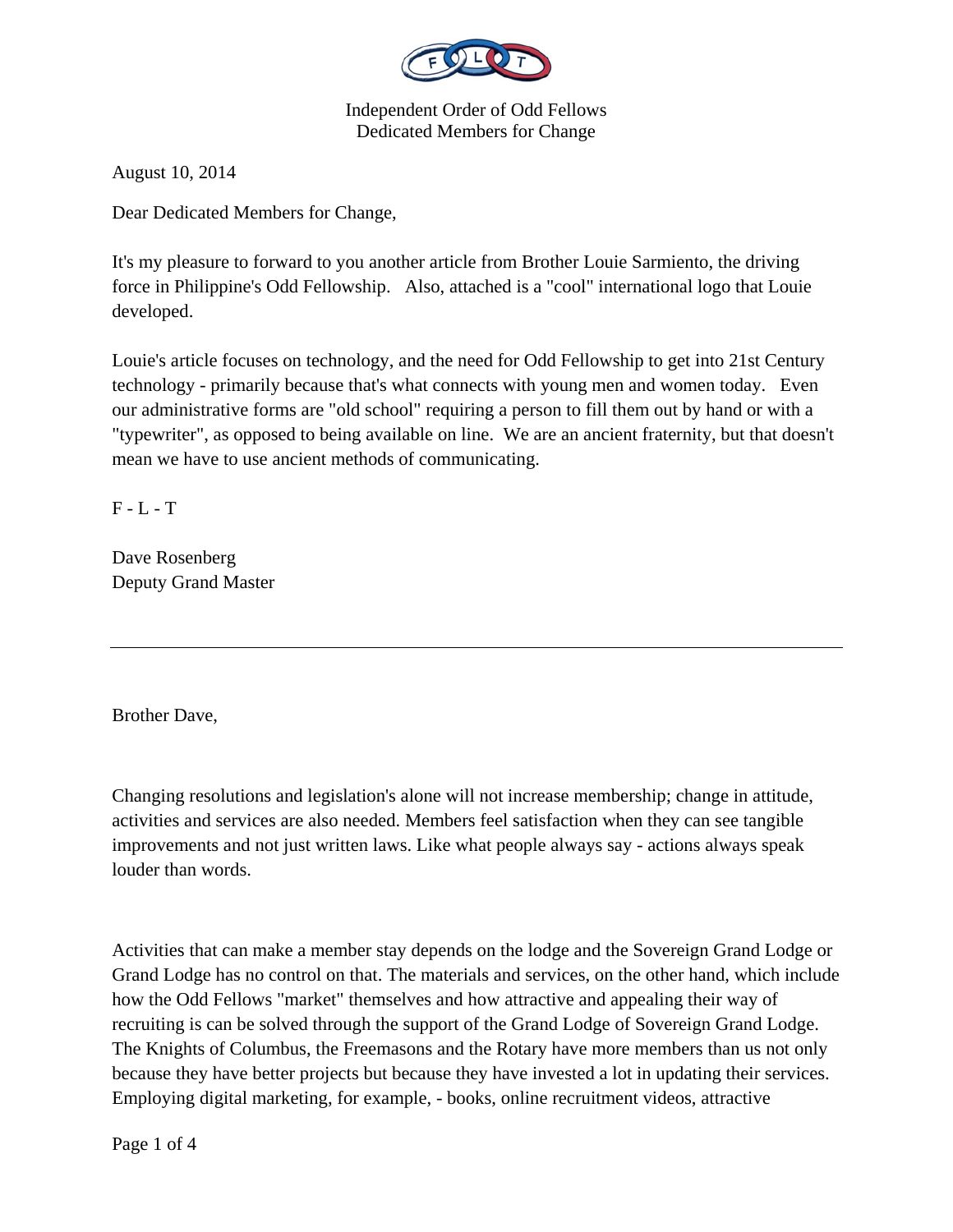

websites, huge signboards, etc. And, if you have heard about it - the Freemasons also released a new movie "The Freemason". They were also able to coordinate with History Channel to make a film about the Freemasons. This alone led to thousands of young men joining Masonic lodges across the globe including the Philippines. The Masonic lodge, where my father is affiliated, just accepted a lot of petitions for membership from men below 50 years old that year and this year. Their Lodge has some 300 members with about 50-100 members per meeting. This alone did not just help them recruit members but increased their members' "satisfaction" and "sense of pride" for Freemasonry which are vital points why a member stays or will be more involved.That year, many masonic online stores were established and many of their members are buying a lot of these rings, shirts and so on - proudly wearing them on public. My dad alone bought a lot of masonic items and books when he saw the film. These are just one of the reasons why many people prefer to join these other leading organizations - they are more up-to-date.

While some just won't take the effort to recruit, we all know that not all members are capable of recruiting because they are either too old to be convincing or just do not have the talent to do so. And, of course, no matter how hard the person recruits, his or her words will never be enough if the person see that other groups - such as Freemasons - have far way better materials and services (books, brochures, media exposures, they even have music videos, and they are featured in television shows). These things give people a "sense of pride" for their organization. We do not have these services in the Odd Fellows. We are too old-school. We think talking to a person to join is enough when it is not especially to younger people. We think doing charity is enough when thousands of groups including for-profit companies also do charity and volunteer opportunities. We now live in a materialistic world controlled by digital technology. Digital media and tools play a very influential part in convincing people of this generation to join or not to join. For older people, a magazine is just a magazine. A video on the internet is just a video. A website is just a website. A photo is just a photo. For them, what are most important are the paper works that a lodge needs to accomplish, the dinners and the legislation's to pass. But for younger people - these digital media tools are very important and very influential in their decision to join or not to join, to stay or not to stay. Why? Because these are the first things younger people look at before they even ask a member or approach a lodge to join. These are some things that members' can boast and be happy about the organization they belong. Also, applying proper branding with tag-lines can help people get people's attention in just one look. Just one example: One brother in the Philippines and I designed an Odd Fellows logo on a globe with all the flags of countries with Odd Fellows lodges. We posted this online about 5 months ago via facebook.com. And guess what? Our lodge received many membership inquiries in a day. As in many!!! Like more than 30 people in one day and more the following day. And these people come from all over the world. I posted this logo design via the facebook.com page of the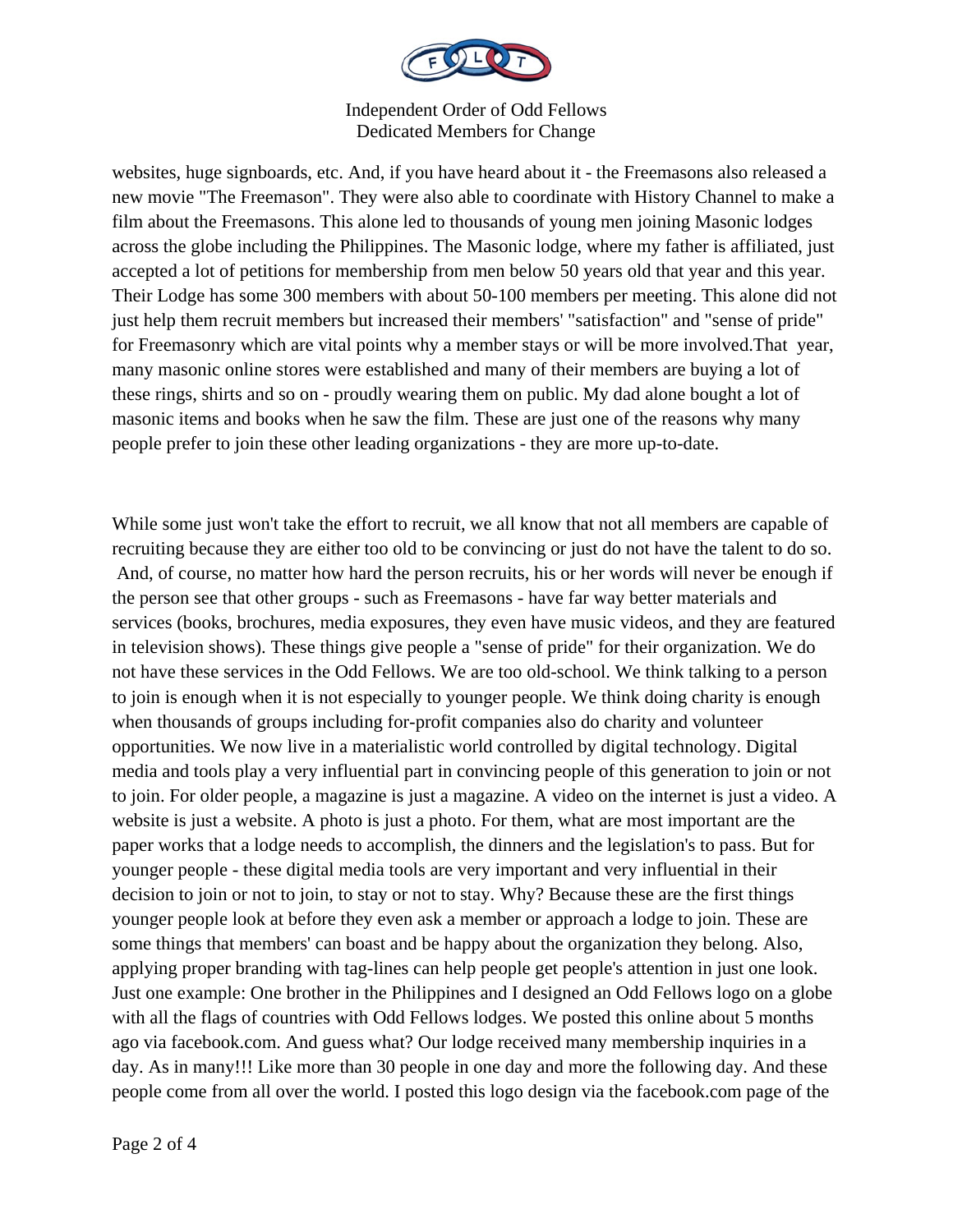

IOOF. Guess what? I have received many inquiries about IOOF and how to join. Just by that one logo, we have forwarded contact numbers of Grand Lodges to more than 200 people in a month. I do not know if these people were really able to contact the Grand Lodges and join but what I am certain is at least now the name "Odd Fellows" got their attention. In the Philippines, our IOOF lodges are very young and poor but we are so updated in terms of technology because most of us are young - we now have 3 more lodges we are planning to institute composed mostly of people within 50 years old and below. In addition, yesterday I was working on an updated design for the Rebekahs and showed it to a 32 year old employee at the Sovereign Grand Lodge. Her reaction was, "Wow! Looks cool. Just made me want to join the Rebekahs!". This is the power of digital media today.

We often think updating our "services and tools" are not as important in retaining members. But the reason why I included marketing and branding in the recommendations is because majority of the respondents suggested about it and, oftentimes, they compare our "services" with these other groups mentioned in the study. They have branded their organizations and they have marketed their groups very well. Respondents asked, why do the Freemasons have this and that? Why not in the Odd Fellows? Why are they more "cool" and are we not? So, a statewide, national and international marketing strategy may assist the IOOF to get more members but, of course, this should be followed by fun and meaningful activities. But then, how can a lodge have fun and have meaningful activities when it is not even appealing to join in the eyes of younger generations? Lodges are lucky if they have good leaders who are talented recruiters. But not all lodges have people who have the ability to recruit people. Recruiting is also a talent. And, of course, there are so many cases reported when an Odd Fellow recruits a person to join his or her lodge and the person answers that "he prefers to join the Freemasons". Why? Many young people now see freemasonry as "cool" and "hip" because they are on television, they are all over the internet, they have "cool stuffs" they say. Their recruiting materials are "interesting". And I have had conversations with Odd Fellows who are facing the same challenge in California. One young member in one of your lodges in California shared that he recruited a group of his friends to the Odd Fellows Lodge, he got a NO and this group joined the masonic lodge. This young member in California also joined the Freemasons though he continues to hold membership in the Odd Fellows.

It's a world full of technology you know. A battle of "who is cool" based on technology. In the Odd Fellows, many non-members look at our services and activities as "old school" and "unappealing". Our recruitment materials and tools alone is not something a person below 50 year old would be interested in. If we can't even put ourselves in the shoes of these younger